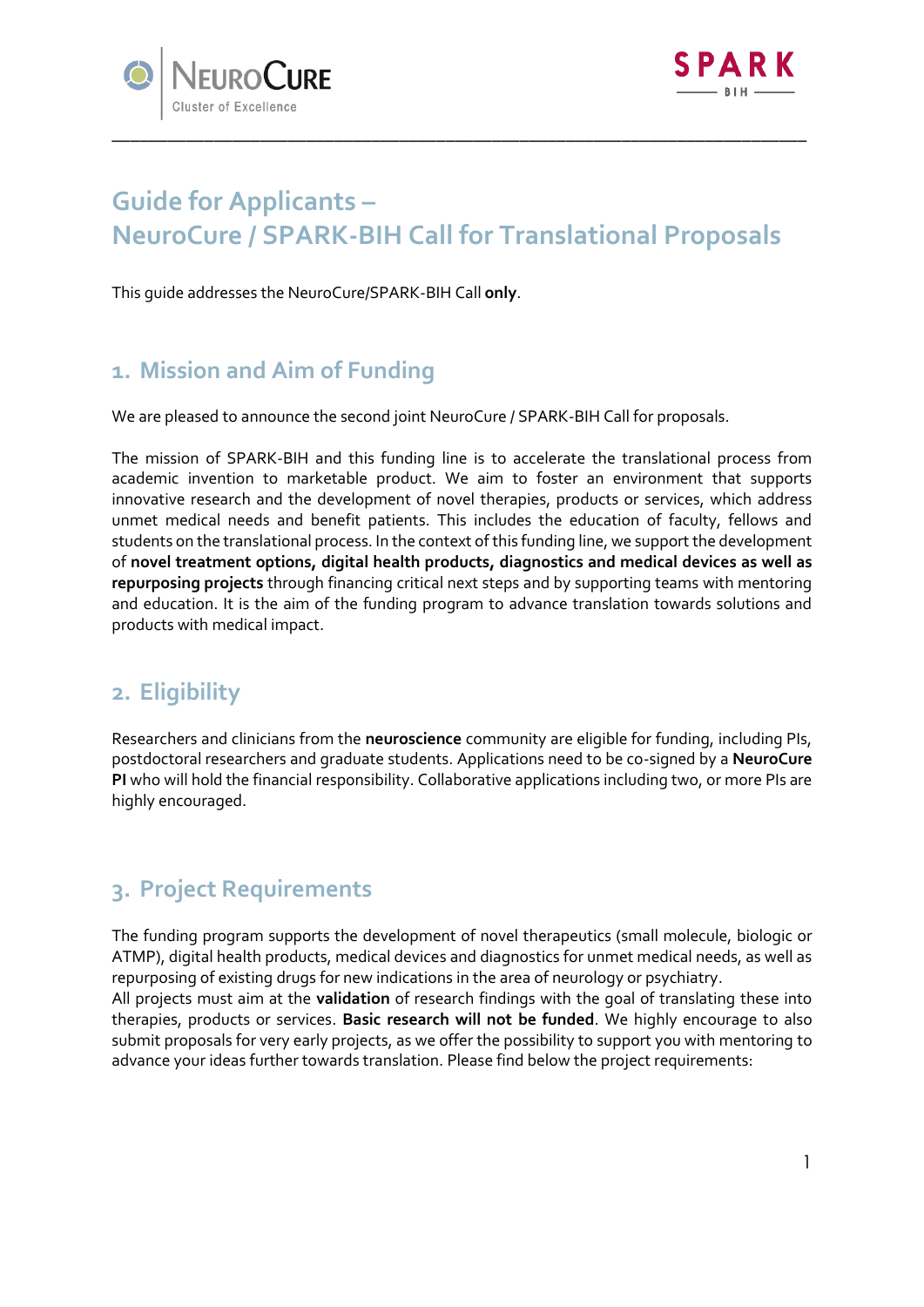



- Projects must be translational; basic (DFG-like) research projects are NOT eligible.
- Projects must address a significant unmet medical need.
- The described solution must be innovative and novel (no "me-too" solutions).
- Projects can be in an early phase of development but must clearly be more mature than pure research projects.

\_\_\_\_\_\_\_\_\_\_\_\_\_\_\_\_\_\_\_\_\_\_\_\_\_\_\_\_\_\_\_\_\_\_\_\_\_\_\_\_\_\_\_\_\_\_\_\_\_\_\_\_\_\_\_\_\_\_\_\_\_\_\_\_\_\_\_\_\_\_\_\_\_\_\_

- Visible, first proof of principle data that need to be validated and completed.
- Projects must at least provide first proof of principle data that need to be validated and completed. depending on the projects this can be *in vitro*, *in vivo*, proof-of-technology etc.). Current data must justify the described next steps.
- Described solutions must exhibit a strong competitive advantage over the current gold standard.

If you are unsure whether your project is suitable for the program, if you need support in identifying a translational aspect, if you have an idea for a pharma-, diagnostics- medtech- or digital health project or if you have developed a special technique or tool that might benefit a wider community, don´t hesitate to contact us [\(alexander.stumpf@charite.de\)](mailto:alexander.stumpf@charite.de). We discuss your idea/project with you and give specific advice

## **4. Deadline and Selection Procedure**

Eligible applicants are invited to submit their project proposal by **July 04, 2022, 2:00 PM CET** via the [BIH application portal.](https://portal.bihealth.de/portal/SitePages/Home.aspx) Selected applicants will be invited to pitch their proposals in front of an expert panel between September 12 and 16, 2022. Projects are planned to start in fall 2022. In case of technical problems with the application portal, please contact: [portal@bih-charite.de](mailto:portal@bih-charite.de)

## **5. Selection criteria**

A solid data package, describing the previous findings of the project, is a clear requirement for application. Next to basic information about the applicants, the application should include but is not limited to brief descriptions of:

- Applicant credentials
- Problem and unmet medical need
- Solution/invention, how it is unique and how it addresses the unmet medical need
- Current stage of the project, previous data and future development plan
- Suggested work plan, milestones and budget
- Information about the intellectual property situation
- Commercial potential and competitors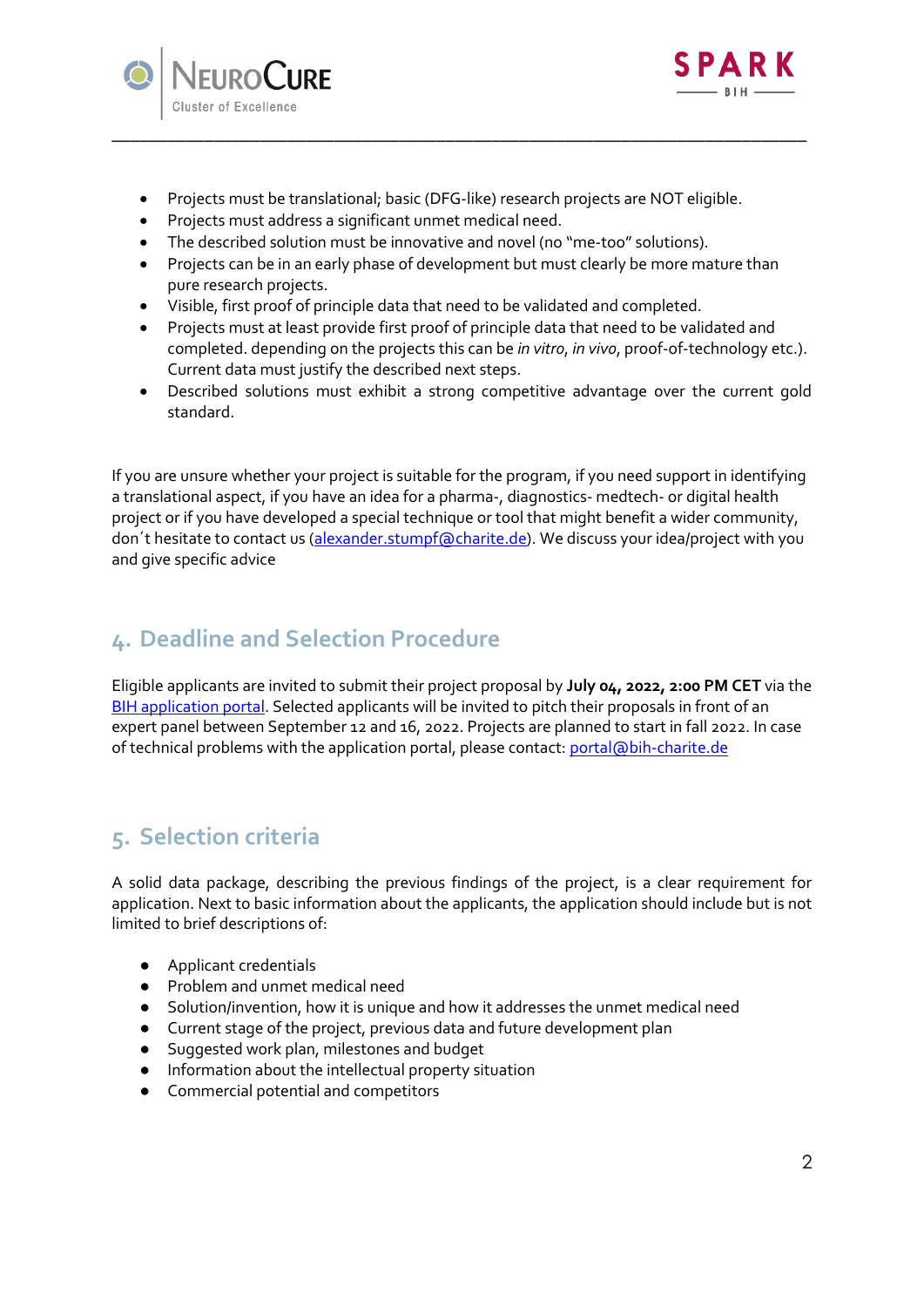



An overview of questions as they will be asked in the BIH application portal is provided in the document "Application questions NeuroCure SPARK-BIH Call".

\_\_\_\_\_\_\_\_\_\_\_\_\_\_\_\_\_\_\_\_\_\_\_\_\_\_\_\_\_\_\_\_\_\_\_\_\_\_\_\_\_\_\_\_\_\_\_\_\_\_\_\_\_\_\_\_\_\_\_\_\_\_\_\_\_\_\_\_\_\_\_\_\_\_\_

Proposals will be evaluated on the basis of:

- Scope of unmet medical need
- Novelty of approach/level of innovation
- Fit of proposed solution to unmet medical need
- Quality, validity and robustness of data
- IP status/suggested alternative path to patient/market
- Feasibility of developmental path (budget and time)
- Expertise of the team
- Marketability/probability of commercialization

#### **6. Budget, Duration and Milestone-based Funding**

Projects will be supported with up to 50.000 EUR for one year. For very early projects, we offer mentoring without monetary support.

We urge you to carefully evaluate your project and to include only work packages and expenses in your proposal, which are critically important for the completion of your project.

Please describe the specific steps needed to commercialize your product or otherwise move it towards the market and/or patient. These steps may vary widely depending on the area of the product or solution you are working on and its current developmental stage. In general, you should limit the overall time frame to one year.

At the end of the support by the NeuroCure/SPARK-BIH Fund, the products and solutions should have reached a stage to be able to achieve one of the following goals:

- Securing additional funding for further development steps in the academic setting (e.g. GO-Bio initial, BMBF etc.)
- Submitting an invention disclosure (Erfindungsmeldung) to your respective institution
- Applying for a patent
- Successful out-licensing of the technology/product/solution
- Continuation of the project in a spin-out

Please describe all steps (including budget) that you consider vital in order to achieve one of these outcomes. **Suggest critical milestones** at which the project can be assessed for continuation. **Please note that before a final funding decision is made, the entire project plan as well as milestones and budget will be evaluated together with you by external experts and may be adjusted**.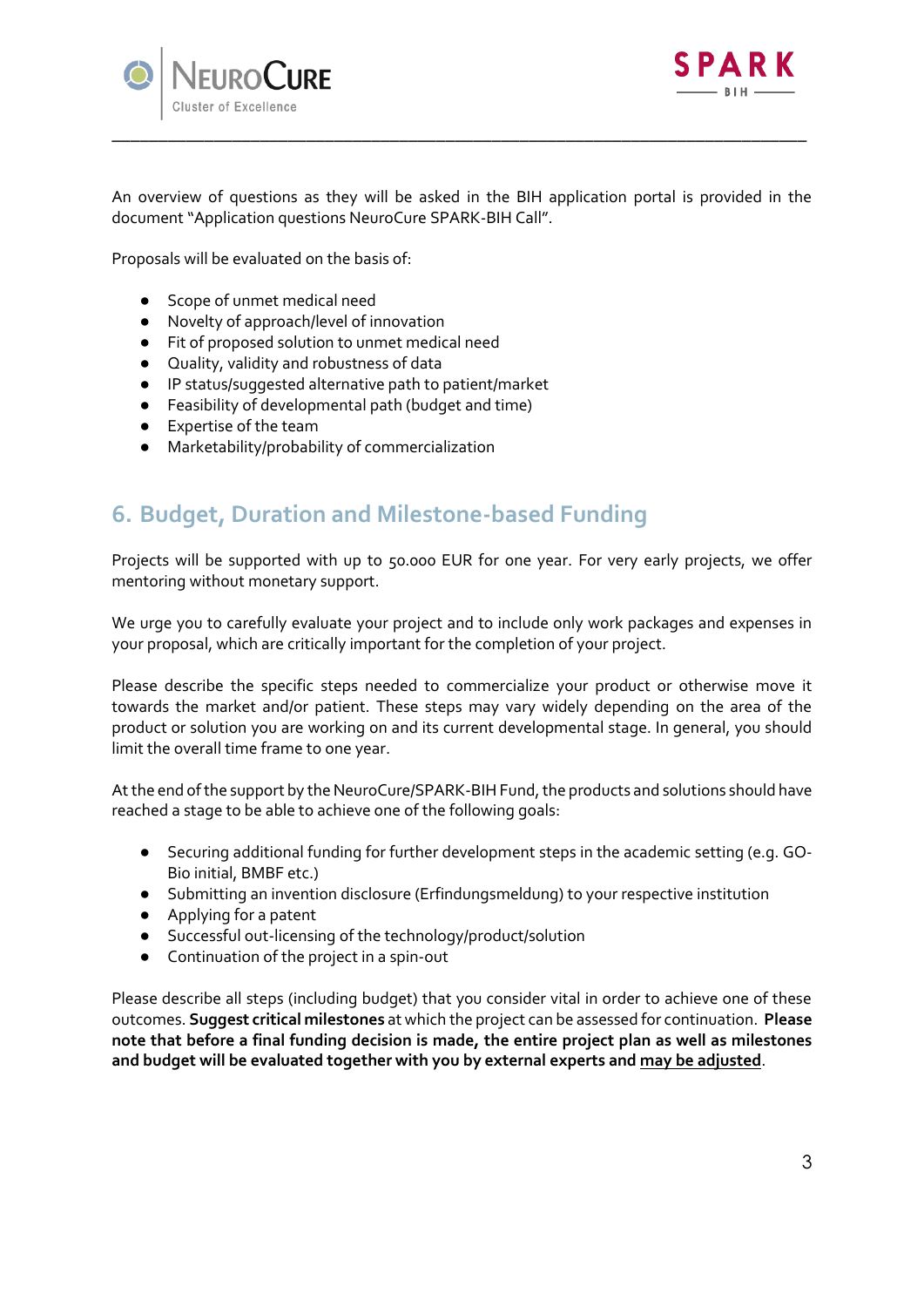



Funding support is aimed at research consumables, investments or contract services (highthroughput screening, regulatory services, animal studies, consulting etc.).

\_\_\_\_\_\_\_\_\_\_\_\_\_\_\_\_\_\_\_\_\_\_\_\_\_\_\_\_\_\_\_\_\_\_\_\_\_\_\_\_\_\_\_\_\_\_\_\_\_\_\_\_\_\_\_\_\_\_\_\_\_\_\_\_\_\_\_\_\_\_\_\_\_\_\_

Please note that project funding is strictly milestone-based. The budget will be released consecutively in a milestone-dependent manner and project progress will be monitored continuously by NeuroCure/SPARK-BIH project management. If it is determined at any point during the project that the project goals cannot be met anymore, the project and funding will be discontinued. Only those costs will be covered, which are directly related to the project, which will be agreed to in a Milestone Funding Agreement and which will be detailed in a corresponding budget table. Any future changes to work packages and/or milestones must be discussed with and agreed by the SPARK-BIH program management.

### **7. Mentoring and Expert Advice**

Next to financial support, one of the main benefits for supported projects, is guidance and mentoring. Eligible projects will become part of the SPARK-BIH program (see '[SPARK Website](https://spark-bih.de/)') and will be expected to participate in all SPARK activities (regular project meetings, workshops and lectures). In addition, projects will be continuously supported by external experts, if necessary. Workshop and lecture topics may include: Intellectual property and patent right, regulatory requirements for medical devices, diagnostics or pharma development, clinical trial design, pitching, fundraising or GLP. The workshops will be tailored to the needs of the supported SPARK projects to ensure education on aspects of the translational process.

Each project selected for funding will work according to milestones and progress metrics to ensure the project's steady progress. A project progress presentation and meeting will be held approximately every 6 months where investigators will report on progress and challenges. Milestones will be reviewed and adjusted, and project teams will receive continued input and advice from the Consultant Panel.

#### **8. Submission Process**

Please apply by **July 04, 2022**. Applications must be submitted before the application **deadline at 2:00 PM CET. Applications will only be considered if submitted via the [BIH application portal](https://portal.bihealth.de/portal/SitePages/Home.aspx)** and contain all required information including the signature page.

Fill out the online application form and sign the signature page that can be downloaded from the [SPARK-BIH](https://www.spark-bih.de/program/application-neurocure) website (in cases where the applicant is not the PI, we need the NeuroCure principal investigator /Kostenstelleninhaber\*in to co-sign your application).

It is advisable to use the Google Chrome browser for you online application. Using other browsers is NOT recommended.

For questions concerning the BIH application portal, please contact: [portal@bih-charite.de](mailto:portal@bih-charite.de)

Please note that the document '*Application questions NeuroCure SPARK-BIH Call'* is for preparation only! It lists all questions as they will be asked during the online application. This document is only a guidance tool for your preparation and cannot be used as application form.